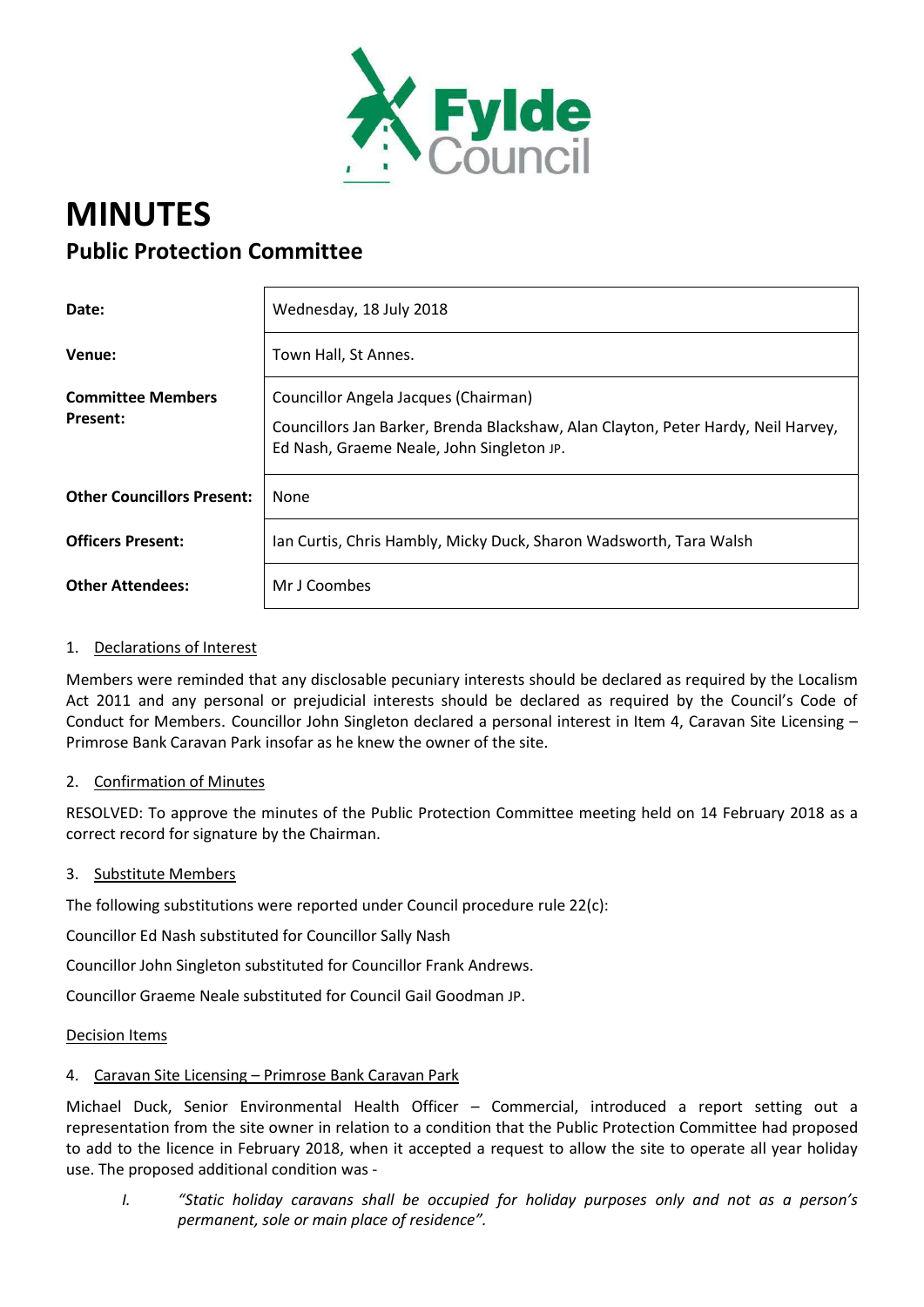### Minutes – Public Protection Committee – 18 July 2018

*II. <i>The owners/operators of the caravan site shall maintain a register of all names of all owners/occupiers of individual caravans and evidence proof of their main home address, and shall make this information available at all reasonable times to the Local Authority".* 

The site owners accepted point "I" but proposed alternative wording for point "II" to read "The owners/operators *of the caravan site shall maintain a register of names and address of all owners/occupiers of individual caravans and, on request from an authorised officer from Fylde Borough Council, provide proof of this address.͟*

The purpose of the condition was discussed in depth with the conclusion that the original proposed condition was reasonable in order tighten the guidance based on all year round sites and to act as a deterrent to address a long standing issue in the area of holiday homes being used as main residences.

Taking into consideration the site owners concerns about the length of time involved in obtaining the documentation the committee RESOLVED to:

1. Propose the following site license condition in place of point II –

͞*The owners/operators of the caravan site shall maintain a register of all names of all owners and occupiers of individual caravans and (in the case of owners of individual caravans and any person occupying an individual caravan for a continuous period of more than 90 days) obtain documentary proof of their main home address (for example a Council Tax bill in their name) and shall make this information available at all reasonable times to the Local Authority.͟*

- 2. Establish a Working Group to comprise of Councillors Alan Clayton, Keith Beckett, Peter Hardy, Neil Harvey and Angela Jacques to review proposing conditions on new and existing site licenses regarding registers and evidence proof to ensure a consistent approach.
- 3. Obtain the contact details for the Local Authority Caravan Sites Forum in order to make a representation to the Secretary Of State on the concerns of the committee of all year round holiday sites.

On the conclusion of the item the Chairman, on behalf of the committee, expressed her thanks and good wishes for the future to Mr. Duck on his new position with Pendle Council.

5. Hackney Carriage Fares

Chris Hambly, Environmental Services Manager, introduced a report the outlined the provisions of Section 65 of the Local Government (Miscellaneous Provisions) Act 1976 that allows Local Authorities to fix the level of fares that may be demanded in connection with the hire of a Hackney Carriage.

At the Public Protection Committee meeting that was held on the 18th December 2017 a request for an increase in the level of fares, submitted on behalf of Whitesides Taxis, was approved.

Unfortunately, the effect upon tariff 4 was not referred to in the original report and therefore this tariff was not updated in line with the other increases resulting in a potential decrease in the level of fares. Tariff 4 applies between 0200 and 0600 to acknowledge those drivers that work through the night.

Following a brief discussion it was RESOLVED to amend the Table of Hackney Carriage Fares in relation to tariff 4 as follows: *Tariff 4: £3.50 for the first 300 yards or uncompleted part thereof. 20p for each subsequent 150 yards or uncompleted part thereof* 

# Information Items

The following information items were receive by the committee.

6. Hackney Carriage Licences

Mr. Coombes, A private hire operator, vehicle proprietor and driver licensed by Fylde Council, was invited by the Chairman to address the committee regarding some concerns he had regarding recent advertising by a hackney carriage operator. Mr. Hambly confirmed that the licensing team had spoken to the operator in question and requested the advert that related to hackney carriage plates be removed.

Members thanked Mr. Coombes for bringing his concerns to the committee and RESOLVED to have an item placed on the next agenda to receive any comments or views from the Competition and Markets Authority in relation to the issues that Mr. Coombes had raised with them.